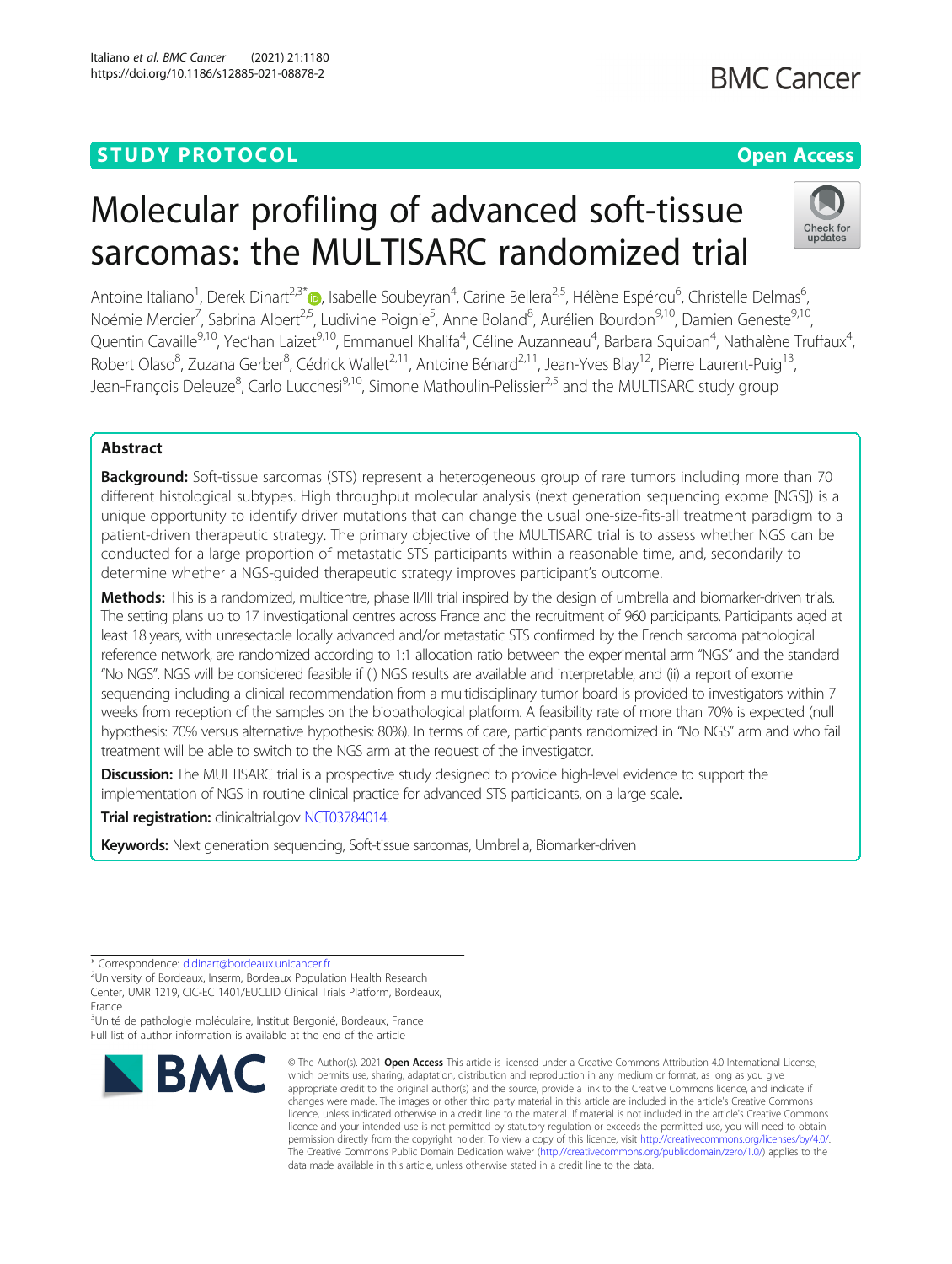#### Background

#### Background and rationale

Soft-tissue sarcomas (STS) represent a heterogeneous group of rare tumors including more than 70 different histological subtypes [\[1\]](#page-8-0). Forty to 50 % of STS patients will develop metastatic disease with limited subsequent therapeutic options [[2](#page-8-0)]. Once metastases are detected, treatment is mainly based on palliative chemotherapy and median overall survival (OS) of patients in this setting is about 12 to 20 months [\[3\]](#page-8-0). It is generally acknowledged that the benefits from chemotherapy in these diseases have reached a plateau and that new therapeutic strategies are urgently needed [\[4\]](#page-8-0). Despite recent insights into sarcoma genetics, a driver genetic alteration that could represent a therapeutic target has been identified in only a minority of sarcoma subtypes such as gastrointestinal stroma tumors. This suggests that the genetic understanding of this group of malignancies remains incomplete. While genome-wide expression and copy number technologies have improved disease classification, novel sequencing approaches are likely to change our understanding of the sarcoma tumorigenesis. These advances have the potential to better apply targeted therapies, thus further personalizing cancer therapy. Many somatic mutations will be actionable, a term used to define a known link between the mutation and response (or not) to the increasing range of targeted therapies already available in the clinic or in development. Recent studies have shown that the use of new sequencing technologies allows one to identify actionable mutation in up to 67% of participants with advanced STS [[5](#page-8-0)–[7](#page-8-0)]. Sarcomas such as gastrointestinal stromal tumors and dermatofibrosarcoma protuberans demonstrated the power of linking genetic mutations to effective targeted therapy and thus, the potential benefit of personalized medicine. For example, Imatinib, a selective inhibitor of KIT and PDGFRA has significantly improved outcome in these indications [\[8](#page-8-0), [9](#page-8-0)]. Even more recently, a B cell gene expression signature established thanks to RNA sequencing was shown to be predictive of response to checkpoint blockade in patients with STS [\[10](#page-8-0)]. In this context, high throughput molecular analysis (next generation sequencing exome [NGS]) is a unique opportunity for identifying driver mutations that can change the usual one-size-fits-all treatment paradigm to a patientdriven therapeutic strategy.

#### 2025 French genomic medicine plan

In response to a request from the French Prime Minister to promote access to genetic profiling in France, the French National Alliance for Life Sciences and Health (Aviesan) presented in 2016, the 2025 French Genomic Medicine (FMG) initiative. One aim of this plan is to integrate genome sequencing into routine clinical practice as well as to develop a national field of genomic medicine in partnership with research and industry. The MULTISARC trial as one of the four pilot studies, coordinated and sponsored by Inserm (the French National Institute of Health and Medical Research) and Aviesan Cancer Institute was set up in this context.

#### **Objectives**

MULTISARC is a non-blinded randomized multicentre trial assessing whether NGS can be conducted for a large proportion of metastatic STS participants within a reasonable timeframe.

A key secondary objective is to determine whether a NGS-guided therapeutic strategy improves participant's outcome compared to a standard strategy involving the same treatment for all participants in terms of OS.

Other objectives include: assessment of efficacy of the NGS-guided therapeutic strategy in terms of additional endpoints (Progression Free Survival, antitumor activity …), assessment of efficacy and safety of each targeted treatment involved in the MULTISARC trial, and estimation of proportion of participants presenting a targetable genomic alteration.

This clinical trial protocol follows the Standard Protocol Items: Recommendations for Interventional Trials (SPIRIT) guidelines (see SPIRIT checklist in online [sup](#page-8-0)[plemental files](#page-8-0)) and is registered in a public trials registry ([clinicaltrial.gov](http://clinicaltrial.gov) NCT03784014 on December 21st, 2018).

#### Trial design

The design of this phase II/III trial is directly inspired by the design of umbrella and biomarker-driven trials [[11](#page-8-0), [12\]](#page-8-0) allowing one to compare a personalized treatment, i.e. NGS-guided to a one-size fits all approach.

Following first-line treatment, participants will be randomized according to a 1:1 ratio with one participants randomized in experimental Arm "NGS" (treatment strategy based on NGS [exome, RNASeq] results) and one participants randomized in standard Arm "No NGS" (treatment strategy not based on NGS). Randomization will be stratified by centre and number of metastatic sites  $(0-1$  versus  $\geq 2$ ) (minimization).

At the end of first-line treatment, the tumor profile of participants included in the experimental arm "NGS" will be discussed within a multidisciplinary/molecular tumor board (MTB) which aims at discussing the genomic profiles and at providing a therapeutic decision for each participant. MTB is composed of at least one oncologist, one pathologist and one molecular biologist and meet once a week. Participants will receive personalized treatment, that is, targeted treatment adapted to the target highlighted through NGS. Participants in whom no targets are identified or with biological material not qualified for genetic profiling will receive standard treatment.

Participants randomized in the standard arm "No NGS", will be treated as per standard care. In case of exhaustion of available therapies, investigators will have the option to request a change of treatment arm in favour of the "NGS"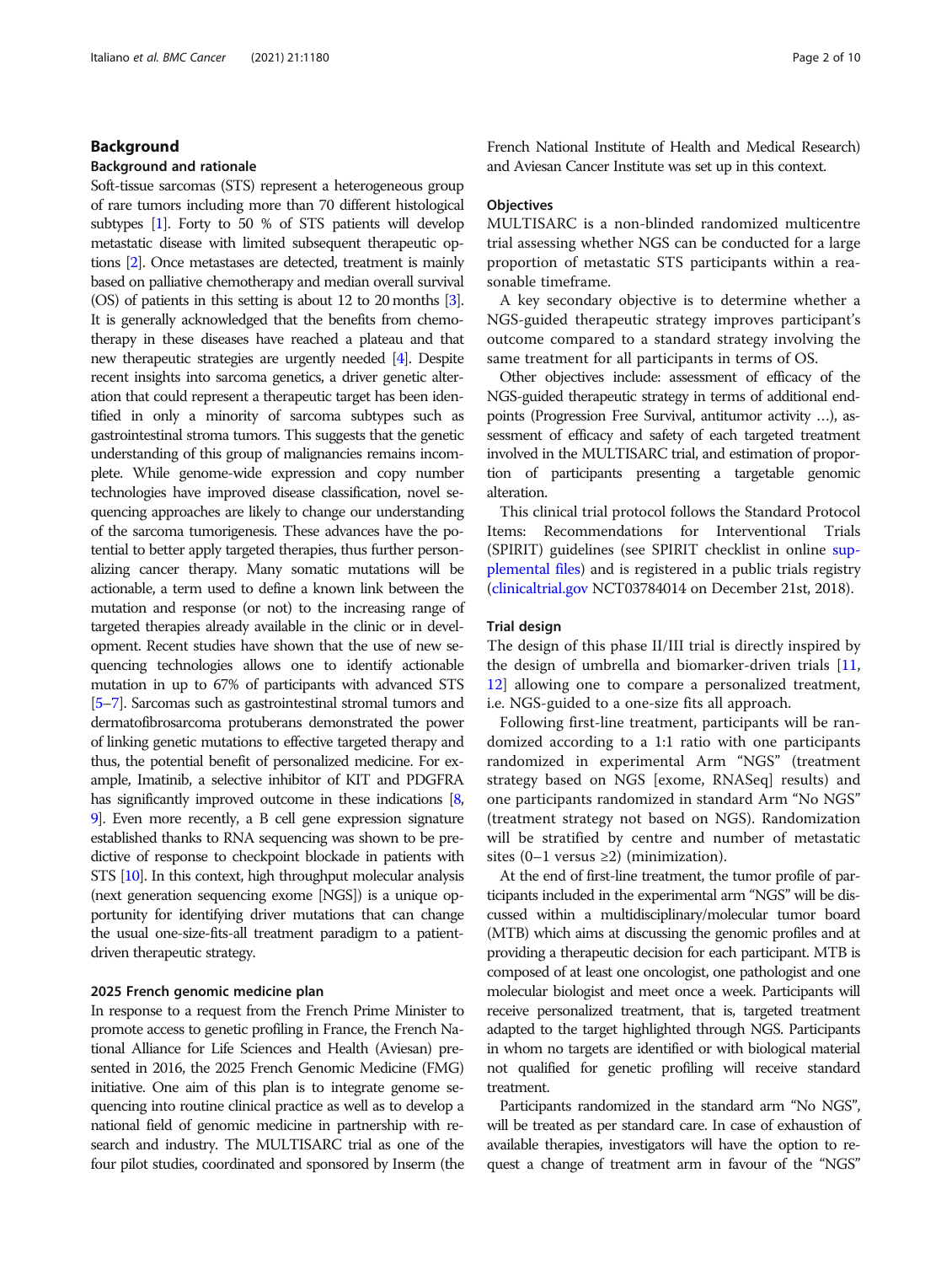arm. Crossover is only allowed from the "No NGS" arm to the "NGS" arm and requires certain specific conditions to be met (inclusion criteria …). The timing of the randomization is motivated by the situation of STS patients. There is currently no second standard treatment line for these patients. Therefore, the value of a direct comparison between the targeted therapies and a local standard therapy is not relevant. We want to investigate whether there is a significant difference in the survival of participants treated with a care strategy using NGS results compared to those treated with the local standard care strategy. The design of the study is presented in Fig. 1 in [Appendix 1.](#page-6-0)

## Methods: participants, interventions, and outcomes

## Study setting

Up to 17 investigational centres of the French Sarcoma Group (Comprehensive Cancer Centres and university hospitals) across France will participate, with the recruitment of 960 participants. A 3-year accrual period with a 2-year fixed follow-up period is planned.

#### Eligibility of the investigational centres and NGS platform

A first pre-selection was carried out and targeted the investigator centres that were the reference centres of the NET-SARC network, located in metropolitan France and geographically covering the territory. The centres were subsequently selected on the basis of a feasibility survey (e.g. Availability of a technical platform for the preparation and dispatch of samples, human and logistics resources; Recruitment capacity …) and previous experience gained (e.g. Data entry deadlines, data quality …).

The biopathological platform (Institut Bergonié, Bordeaux) is labelled by the French National Cancer Institute (INCa), and ensures the qualification of samples, the extraction of nucleic acids and their quantification, and the shipping of nucleic acids to the Centre National de Recherche en Génétique Humaine (CNRGH-CEA), which is in charge of performing the sequencing. It also ensures the validation and interpretation of the genetic data after bioinformatics analyses of the raw data by the bioinformatics unit (Institut Bergonié, Bordeaux).

#### Patient characteristics

Participants will provide written signed, informed consent (ICF) before any study procedures occur and prior to randomization. The eligible population consists of adults participants (aged  $\geq$ 18 years) with unresectable locally advanced and/or metastatic STS confirmed by the French sarcoma pathological reference network (RRePS – ensuring a second expert pathological review of all suspected cases of soft tissue and visceral sarcomas).

Other eligibility criteria include absence of previous systemic treatment for advanced disease, 0–1 ECOG performance status, adequate hematological and metabolic functions (hemoglobin ≥9 g/dL, albumin ≥30 g/L), measurable disease according to RECIST v1.1 criteria [[13](#page-8-0)], availability of suitable frozen archive tumor material and archived Formalin-Fixed Paraffin-Embedded block of specimen tumor sampling, and eligibility to first-line systemic treatment. Participants with radiological evidence of symptomatic or progressive brain metastases, or inability to swallow, or major problem with intestinal absorption are excluded from the study. The additional eligibility criteria are provided in [Appendix 2.](#page-6-0)

#### Interventions

All eligible participants will be randomized between the two investigated strategies before first-line treatment initiation. Participants will be treated with a first-line systemic treatment and tumor evaluation will be performed every 2 cycles during treatment.

For participants assigned to the "NGS" arm, high throughput molecular analysis (NGS whole exome and RNA sequencing) will be performed during the course of first-line treatment. At the end of it and irrespective of treatment outcome, participants will be managed according to the treatment strategy proposed by the MTB. Participants with a genomic alteration that may be associated with one of the study targeted treatments will be invited to participate in one single-arm phase II sub-trial involving the targeted treatment. Information will be provided together with a dedicated additional phase II trial inform consent to be signed by the participant. As in a conventional trial, participants must meet the specific eligibility criteria of the MULTISARC sub-trials before inclusion. Participants in treatment failure for the proposed treatment may be offered another sub-trial in agreement with the MTB decision if they present another genetic alteration that can be targeted by an available drug.

For participants assigned to the "No NGS" arm, they will be treated as per standard care. Both groups of participants will be followed up until death or study discontinuation whichever occurs first.

A schedule of enrolment, assessment and intervention in accordance with SPIRIT guidelines is provided in Fig. 2 in [Appendix 3.](#page-7-0)

#### Outcomes/ endpoints

#### Feasibility and efficacy

NGS will be considered feasible if (i) NGS results are available and interpretable, and (ii) a report of exome sequencing including a clinical recommendation from a MTB is provided to investigators within 7 weeks from reception of the samples (blood and tumour samples) by the biopathological platform.

The design we use allows us to assess efficacy on two levels. The first level associated with randomization between the two arms corresponds to the assessment of treatment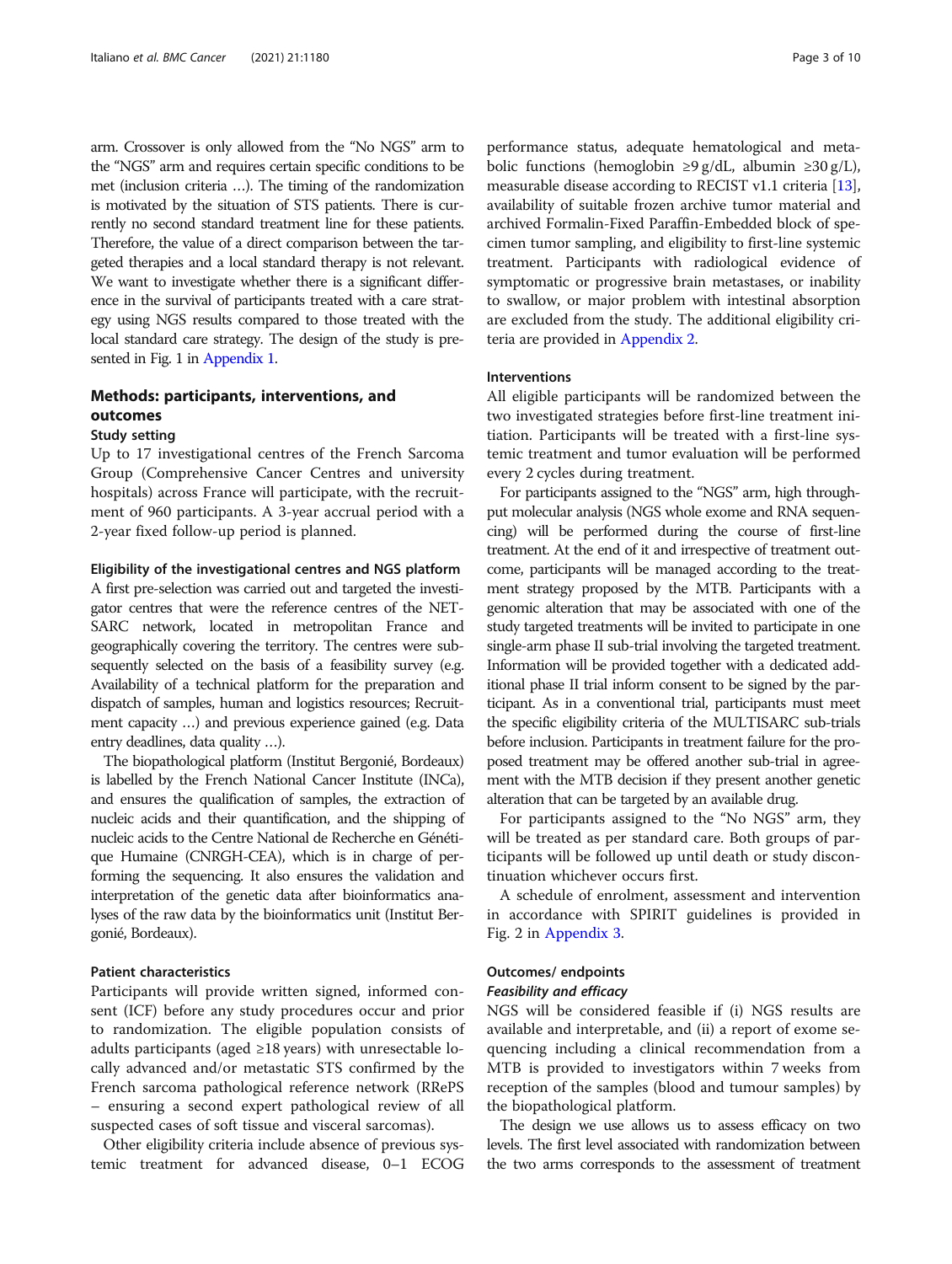strategies (No NGS vs NGS). The second level, assessable only in the NGS arm, corresponds to the assessment of the targeted treatments per se. We will assess the efficacy of the treatment strategies based on OS and Progression Free Survival (PFS), defined as the delay from the date of randomization to the date of death (from any cause) or the date of progression as per RECIST v1.1 or death, whichever occurs first, respectively. Regarding the assessment of targeted therapies per se, we will assess their efficacy using best overall response defined as the best response recorded from date of targeted treatment initiation, 6-month nonprogression rate defined as the rate of complete or partial response (CR, PR) or stable disease (SD) at 6 months, and objective response rate defined as the rate of CR or PR under targeted treatment. In addition we will also evaluate OS, PFS and change in tumor size from the date of targeted treatment initiation. All responses are evaluated according to RECIST v1.1. Safety of each treatment will be assessed as per NCI-CTCAE scale, version 5.

Regarding the proportion of targetable genomic alteration, participants for whom the MTB considers that at least one genetic alteration identified can be matched with one of the drugs available through the MULTI-SARC trial will be considered to present at least one targetable genomic alteration.

#### Cost-effectiveness

A micro-costing study will be conducted, in collaboration with the national network Inserm-RECaP of Research in Clinical Epidemiology and in Public Health, to estimate the real cost of NGS. Micro-costing studies collect detailed data on resources utilized (consumables, technician time, devices …) and the value of those resources.

The French National Health Insurance reimburses the vast majority of other resources involved in the care of participants in this trial. These costs will be extracted from the French National Health Insurance data. To do so, with the authorization of participants, we will gather their unique Health Insurance identification number. This number will enable us to merge the MULTISARC data with the National Health Insurance data of each included participant.

Some of the resources involved in the MULTISARC trial are not yet reimbursed by the French National Health Insurance as they are part of the innovative care strategy involving NGS. These resources will be gathered into the MULTI-SARC CRF and valorized by national conventional tariffs.

Utility scores will be assessed through the EuroQol-5D-5L self-questionnaire [\[14](#page-8-0)]. Participants will complete it each month during the first 6 months of follow-up, and every 6 month thereafter. A utility score between 0 (death) and 1 (perfect health status) will be computed and will allow to compute the quality adjusted life year (QALY) as the survival (in years) weighted by the utility score.

#### Sample size

The sample size was calculated on the basis of the primary and the secondary objectives. We first estimated the sample size required to assess the superiority of the NGS-guided therapeutic strategy in terms of OS. We assumed a twosided log-rank test, a 90% power, a 5% significance level, a 0.78 hazard ratio, an expected 24-month OS rate for the standard group of 16.9% (null hypothesis), a fixed 24-month follow-up period and a 1:1 allocation ratio. The standard arm involves about one third of patients who will not likely initiate a second line treatment, and two thirds who will. For this arm, we assumed a 9-month median OS. Overall, about 870 participants initiating 1st line treatment and with qualified material are therefore required. Accounting for 10% of participants without qualified material, 960 need to be included, leading to 480 participants in the experimental arm. Accounting for 90% of participants with qualified material, and then 90% with interpretable NGS results, 389 participants would have qualified and interpretable NGS results. This sample size will provide excellent power (> 99%) to test the hypothesis that the proportion of participants expected to present a validated report of exome sequencing including a clinical recommendation from the molecular tumor board within 7 weeks after reception of blood and tumor samples by one of the molecular platform is greater than 70% (primary objective: 70% (null hypothesis) versus 80% (alternative hypothesis).

#### Molecular targets

To enable participants to access a large panel of innovative drugs, sponsor proposed to the scientific industrial community, the opportunity to participate to the MUL-TISARC program. To ensure transparency and equal treatment between the industrial actors who might be interested in participating in the program, a public call for partnership was launched. Thanks to this publicprivate partnership, about 10 targeted therapies will be included in the program. The Table 2 in [Appendix 4](#page-7-0) lists the main molecular alterations that will be targeted.

## Methods: data management, data monitoring and statistical methods

#### Data management

Study data will be entered by the investigator or delegate using the electronic case report form developed via Ennov Clinical (version  $\geq$ 7) software by the Data Manager of the study. Ennov Clinical software has been developed to meet the regulatory requirements. The Ennov Clinical software complies with the FDA requirements regarding IT systems used in clinical trial ("Guidance for Computerized systems Used in Clinical Trials") as well as electronic signature ("21CFR part 11") and various international norms. The Ennov company ensures the storage and maintenance of the database.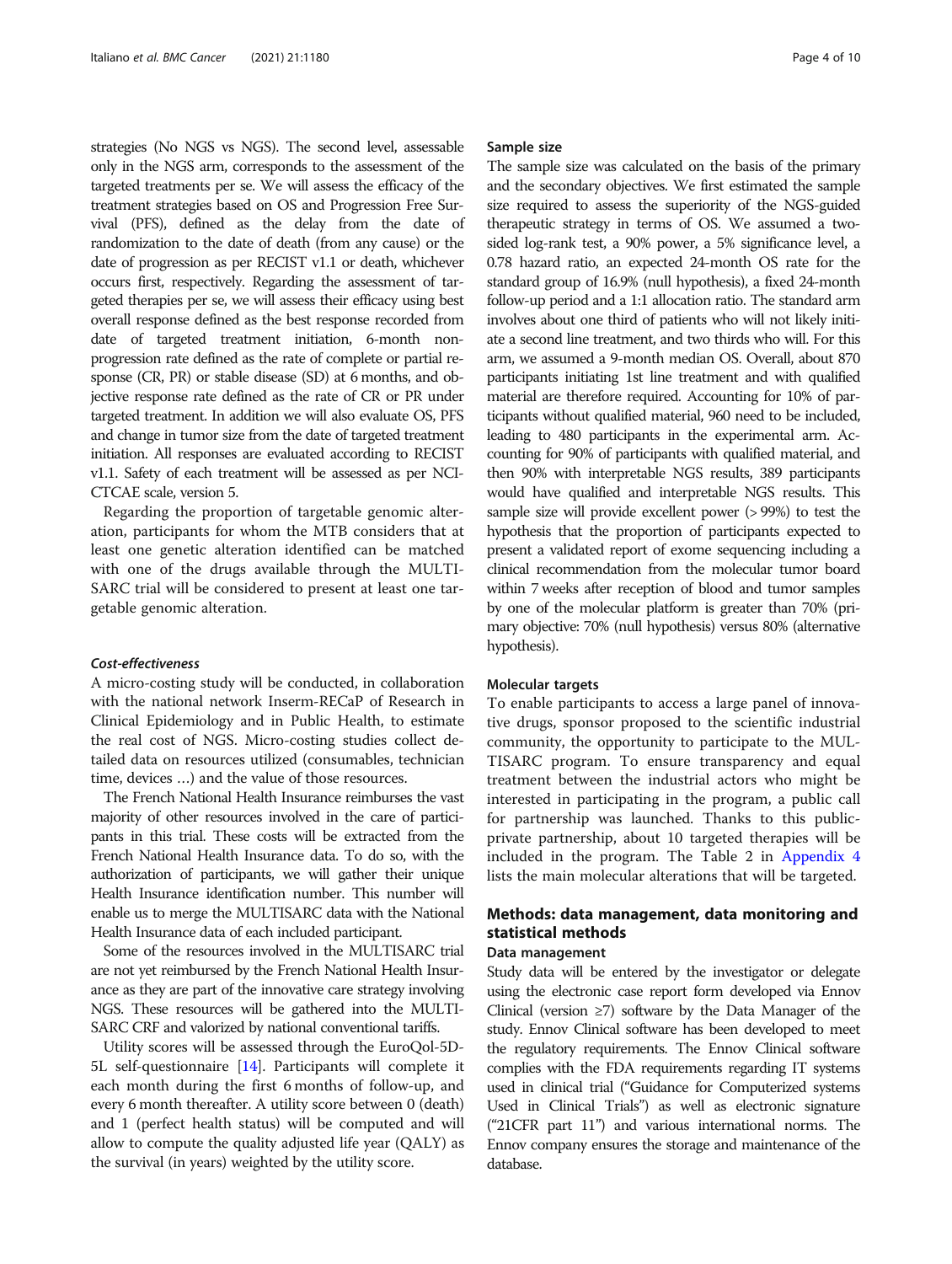#### Sequencing DATA

Sequencing data will be uploaded by the Centre National de Recherche en Génétique Humaine (CNRGH) on a secured server (CEA-TGCC, Bruyères Le Chätel), for quality control analysis and temporary storage. The bioinformatics unit located at Institut Bergonié will then electronically transfer the sequencing data via Secure FTP in order to analyze them on their computing cluster (HTC server). The biological and clinical interpretation report (MTB report) will be produced through GenVarXplorer software (GVX).

A pseudonymised .pdf copy of the biological report and of the MTB report will be electronically and securely transmitted via the case report form (CRF) to the investigation centres.

The sequencing data will be stored temporarily on the Institut Bergonié's Data server (data replicated in 2 IT rooms for safety reasons). The virtual machine hosting the GVX software will be daily saved.

The 2025 FGMP provides for the provision of the Collecteur Analyseur de Données (CEA-CAD), an approved "healthcare data host" entity, which will allow the long-term archiving of sequencing data and potential further data processing.

#### Statistical methods

Table 1 provides a summary of outcomes that will be measured and methods of analysis that will be carried out.

#### Governance structure

The Trials Steering Committee (TSC) brings together a variety of disciplines: representatives of sponsor, biological platform, CNRGH, pharmacovigilance, clinicians,

**Table 1** Outcomes, measures and methods of analysis

Outcome Hypothesis/outcome

| סענכטוווכ                                                                                                               | <b>Ilypothesis/vultonie</b><br>measure                                                                                                                                                       | וט נווטשווי<br>analysis                     |  |
|-------------------------------------------------------------------------------------------------------------------------|----------------------------------------------------------------------------------------------------------------------------------------------------------------------------------------------|---------------------------------------------|--|
| <b>Primary outcome</b>                                                                                                  |                                                                                                                                                                                              |                                             |  |
| Feasibility of NGS                                                                                                      | 80% of patients will present<br>a validated sequencing<br>report including a clinical<br>recommendation from the<br>MTB within 7 weeks from<br>the receipt of the blood<br>and tumor samples | Binomial<br>test/<br>Confidence<br>Interval |  |
| Main secondary outcomes                                                                                                 |                                                                                                                                                                                              |                                             |  |
| Overall survival (OS)                                                                                                   | Improvement of OS in NGS<br>arm                                                                                                                                                              | Kaplan-Meir/<br>Log-rank test               |  |
| Progression-free survival<br>(PFS)                                                                                      | Improvement of PFS in<br>NGS arm                                                                                                                                                             | Kaplan-Meir/<br>Log-rank test               |  |
| Patients with targetable<br>genomic alterations                                                                         | Count and proportion of<br>patients                                                                                                                                                          | Confidence<br>Interval                      |  |
| Antitumor activity under<br>targeted therapy<br>(objective response, best<br>overall response, disease<br>control rate) | Count and proportion of<br>patients following<br>RECIST1.1 criteria.                                                                                                                         | Confidence<br>Interval                      |  |

statisticians and others collaborators. The TSC is responsible for the overall supervision of the trial. On behalf of the sponsor, the TSC ensures the proper conduct of the trial since the drafting of protocols, study design, continuation or termination (final or temporary) of the trial, monitoring of the trial, compliance with ethical principles, reviews of activity reports from other committees and gives its approval before any publication.

The Trial Management Team (TMT) composed of the operational staff involved in the MULTISARC trial (a representative of the sponsor, the coordinating investigator, the project manager, a clinical research associate, a statistician, a data manager, the biology project manager and a pharmacovigilance department representative) meets once a month and aims to ensure the daily management of the trial and to provide regular activity reports.

An Independent Data Monitoring Committee (IDMC) has been established to regularly assess the progress of the clinical trial, safety data, and critical efficacy endpoints, and to recommend to the Sponsor whether to continue, modify, or stop the trial. The IDMC is composed of a surgical oncologist, a medical oncologist, a statistician, a pharmacovigilance representative, an oncogeneticist and an ethicist.

An international Scientific Advisory Board (SAB) was also appointed by the sponsor. The SAB is responsible for: advising the TSC on the scientific and strategic relevance of the program, reviewing the objectives and design of the protocols, advising the TSC on drugs selection, evaluating sub-studies proposals and evaluating trial development and monitoring. The SAB is composed of a medical oncologist specializing in sarcoma, a medical oncologist specializing in digestive tumors, a statistician, a genomic specialist and representatives of patients' associations.

## Ethics and dissemination

#### Research ethics approval

Methods of

The research will be carried-out with respect to the French regulation in effect. Prior to initiation, the protocol, informed consent forms will be submitted to and approved by an ethics committee (EC) and the Inserm college of reviewers. MULTISARC trial was granted approval by local Ethics Committee on October 8th, 2018, and authorized by the French authorities (ANSM) on September 25th, 2018.

Research and organization of the clinical trial were approved by the Comité National Informatique et Liberté (CNIL, National Committee of Informatics and Freedom). In accordance with regulatory requirements, a privacy impact assessment was also carried out and approved.

#### Participant identification

In accordance with the legislative provisions in force and the RGPD regulations, persons having direct access to source data shall take all necessary precautions to ensure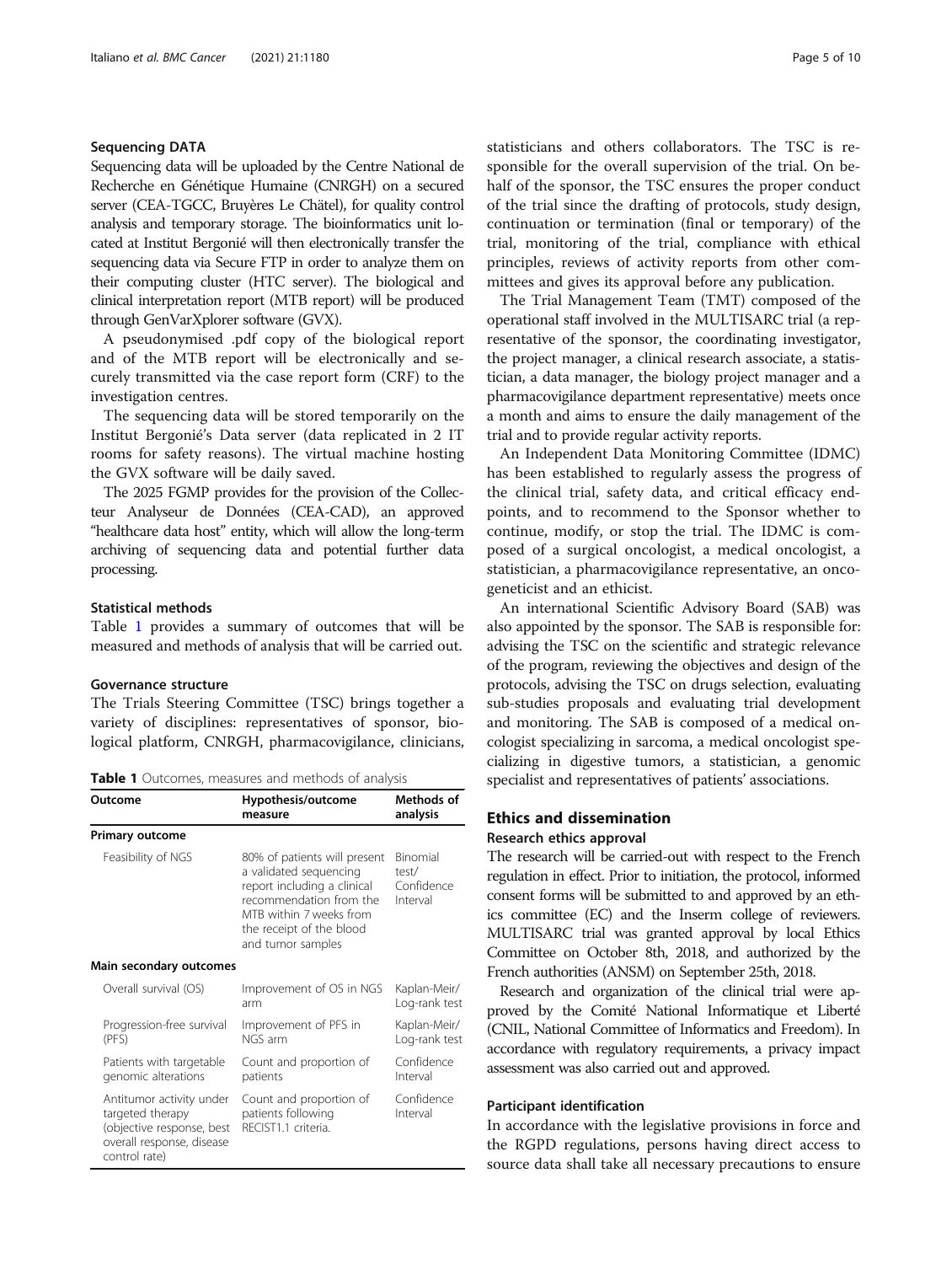the confidentiality of information relating to persons who lend themselves to research.

The data collected in the MULTISARC CRF will be pseudonymised and will under no circumstances show the names of the persons concerned in clear text.

A unique identification code per participant will be constituted.

A paper correspondence form, containing the identity of the participant (surname, first name, date of birth), certain data relating to the study (inclusion date) and its identification code, will be kept by each investigating centre in the investigator's file and archived for 15 years. These documents will be archived in a dedicated, locked room, with restricted access only to duly authorized persons, under the responsibility of the investigator centre.

#### Protocol amendments

Any substantial modification, i.e. any modification which may have a significant impact on the safety of participants, on the conditions of validity and results of the study, on the quality and safety of investigational products, on the interpretation of scientific documents that support the study or the procedures of this, are the subject of a written amendment that is submitted to the trial sponsor; the latter must obtain, before its implementation, approval from the EC and authorization from the Relevant Authority.

All amendments are validated by the Sponsor, and by all the parties involved with the study concerned by the modification, before submission to the EC and the competent authority. This validation may require a meeting of the Steering Committee and/or the Independent Data Monitoring Committee. All protocol amendments must be made known to all investigators participating in the study. The investigators undertake to comply with its contents.

All amendment that modifies participant care or the benefits, risks and constraints of the study, are the subject of a new participant information letter and a new consent form, the obtainment of which follows the aforementioned procedure.

#### Consent

The consent of participants is obtained by signing an informed consent form. This paper form is given to the participant by the investigating physician during the consultation to present the MULTISARC trial. The signature takes place after oral information by the investigator, combined with the reading of the information notice detailing the study, and in particular the processing of personal data. A system of checkboxes allows participants to clearly understand the scope of the agreement they give for the processing of their data and for the secondary use of data and samples.

Participants included in the MULTISARC trial, randomized in Arm NGS and for which NGS molecular profile has shown at least one genomic alteration that can be targeted

by a therapy available in one of the MULTISARC sub-trials, will be invited to participate in this sub-trial. After information has been given and participant has agreed to participate, both participant and investigator will sign a second informed consent form of the specific MULTISARC sub-trial (ICF2).

#### Conclusions/discussion- challenges and benefits

The MULTISARC trial is the first randomized precision medicine studies ever conducted in STS participants. Its design aims to provide high-level evidence to support the implementation of NGS in routine clinical practice for advanced STS participants, on a large scale. MULTISARC will include 960 participants who will be followed from the diagnosis of the metastatic disease to death with the possibility to receive multiple treatment lines including targeted therapies based on the NGS. This study represents a unique opportunity to both measure the time frame needed to analyze and interpret sequencing data, to improve the quality of diagnosis and therapeutic orientation and to understand the biological mechanisms involved in the sensitivity and resistance to anti-cancer therapies in the metastatic setting.

The biomarker-strategy design is useful in situations where it is either not feasible or ethical to test the biomarker in the entire population due to logistical reasons (financial issues). The design is also useful when we want to test whether the overall treatment effect based on the biomarker-based strategy approach is superior to that of the standard strategy. In such a context, the expected results are related to the prevalence of biomarker-positive participants in NGS arm, as the presence of biomarker-negative participants in both strategy arms dilute the treatment effect. In case of efficacy of the biomarker-based strategy, the evaluation of targeted therapies in parallel sub-trials independently determines whether a clinical benefit is visible for each biomarker-drug combination.

The number of molecules under investigation and therefore the number of experimental arms has not been fixed in advance. The opening of a clinical trial with several treatment arms is challenging. The design will allow us to add new research comparisons if compelling clinical and scientific research questions arise. The proper conduct of such a study requires anticipation. CRF need to be appropriate to the comparisons and allow additions and updates and, as far as possible, should not impact data quality. The establishment of new contracts with industrial partners and drug supply logistics are things that must be coordinated in parallel with the management of active experimental arms [[15,](#page-9-0) [16](#page-9-0)].

MULTISARC is a unique project that has started accrual in 2019 and will bring its share of challenges. These would be impossible without the mobilization and investment of professionals from several trades and disciplines (Oncologists, Oncogeneticists, Methodologists, Project leaders, Biostatisticians, Bioinformaticians, Biologists, Data-managers, Clinical research assistants, ethicists), and patients.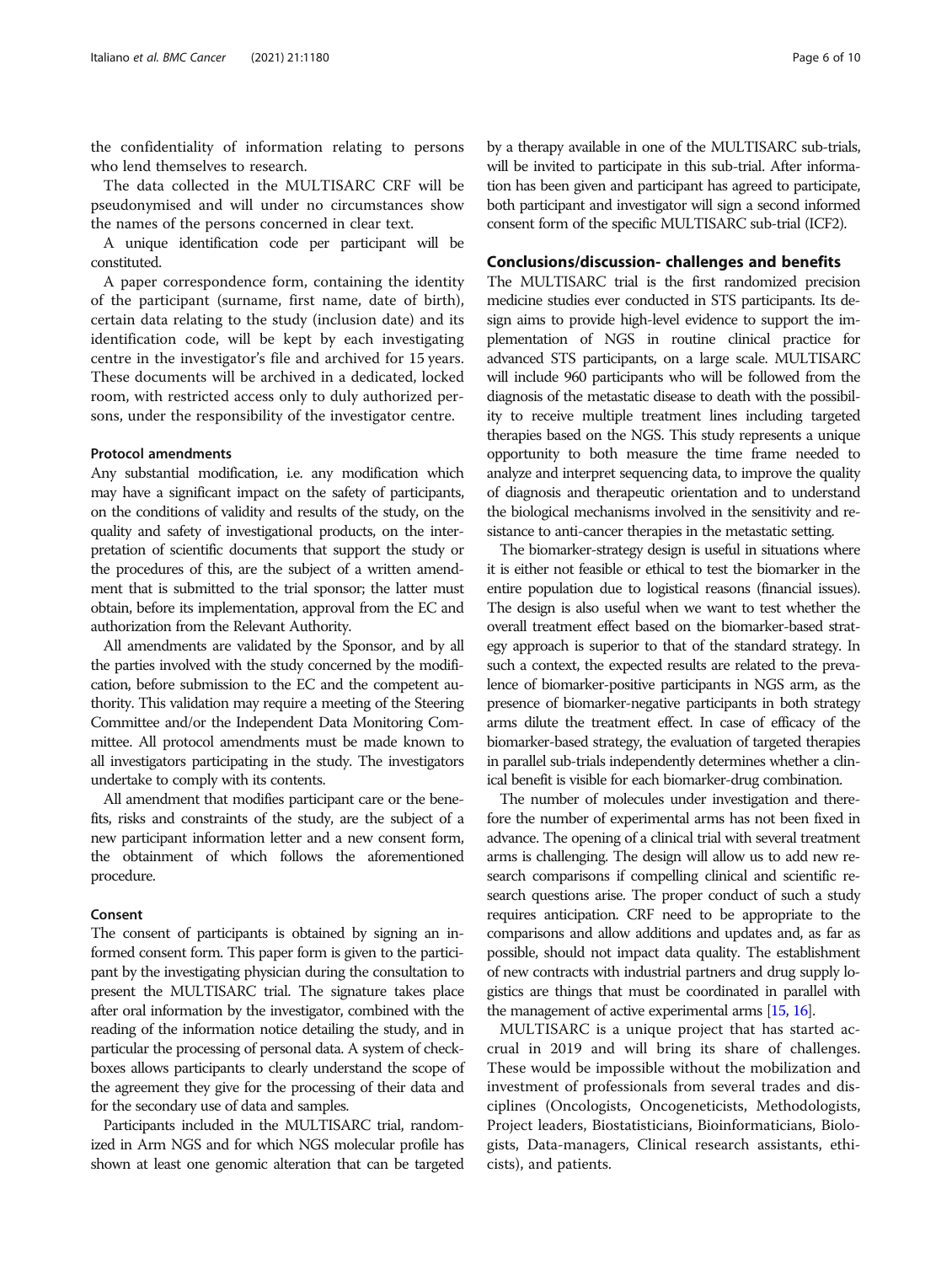## <span id="page-6-0"></span>Appendix 1MULTISARC study design



## Appendix 2 List of additional eligibility criteria

## Table 2 List of additional eligibility criteria

| Ν°             | Inclusion criteria                                                                                                                                                                                                                                      | Non-inclusion criteria                                                                                                                                                           |
|----------------|---------------------------------------------------------------------------------------------------------------------------------------------------------------------------------------------------------------------------------------------------------|----------------------------------------------------------------------------------------------------------------------------------------------------------------------------------|
|                | Archived FFPE block of specimen tumor sampling obtained anytime<br>during disease development for research purpose,                                                                                                                                     | Previous allogeneic bone marrow transplant,                                                                                                                                      |
| 2              | No prior or concurrent malignant disease diagnosed or treated in the<br>last two years before inclusion, except for in situ carcinoma of the<br>cervix and adequately treated basal cell or squamous cell carcinoma of<br>the skin and prostate cancer, | Evidence of severe or uncontrolled systemic disease (uncontrolled<br>hypertension, active bleeding diatheses, or active Hepatitis B, C and HIV<br>or active autoimmune disease), |
| 3              | Participant with a social security in compliance with the French law                                                                                                                                                                                    | Any condition which in the Investigator's opinion makes it undesirable<br>for the subject to participate in the trial or which would jeopardize<br>compliance with the protocol, |
| $\overline{4}$ |                                                                                                                                                                                                                                                         | Individuals deprived of liberty or placed under quardianship                                                                                                                     |
| 5              |                                                                                                                                                                                                                                                         | Pregnant or breast feeding women,                                                                                                                                                |
| 6              |                                                                                                                                                                                                                                                         | Men or women refusing contraception,                                                                                                                                             |
|                |                                                                                                                                                                                                                                                         | Previous enrolment in the present study,                                                                                                                                         |
| 8              |                                                                                                                                                                                                                                                         | Any contraindication to first-line systemic treatment.                                                                                                                           |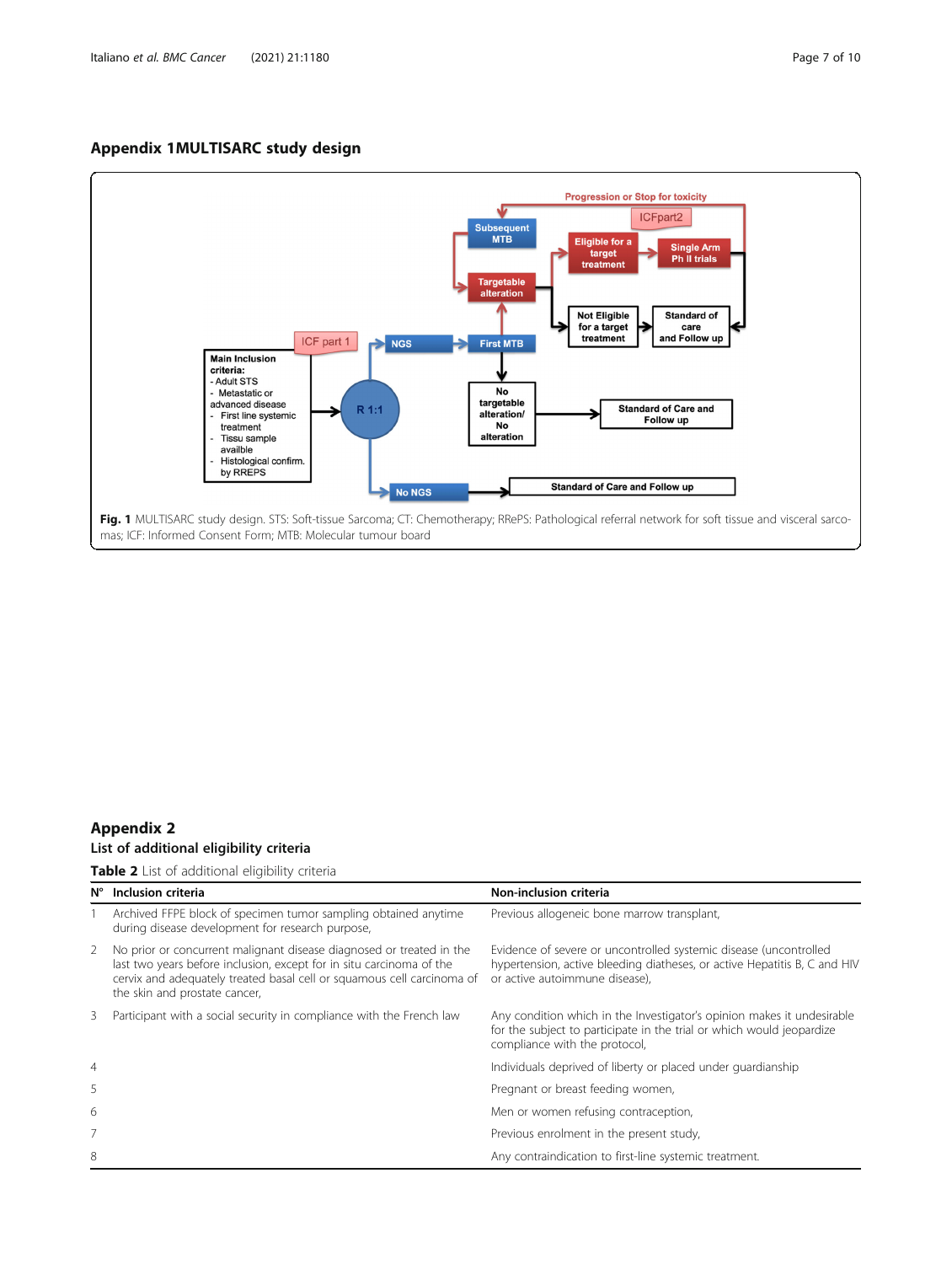## <span id="page-7-0"></span>Appendix 3Spirit flow diagram

|                                                              | Screening                 |                           | Post-randomization |                |                |                   |                                                                      |                         | End of study |
|--------------------------------------------------------------|---------------------------|---------------------------|--------------------|----------------|----------------|-------------------|----------------------------------------------------------------------|-------------------------|--------------|
|                                                              |                           |                           | First line regimen |                |                |                   | Second and subsequent line<br>regimen                                |                         |              |
| Weeks                                                        | $-4$ to $0$               | $\mathbf{0}$              | $\mathbf{1}$       | $6\phantom{1}$ | $\overline{7}$ | Every 2<br>cycles | Within 28 days<br>prior<br>$\mathfrak{g}$<br>treatment<br>initiation | Every 2 cycles          | 104          |
| <b>Eligibility screen</b>                                    | $\pmb{\times}$            |                           |                    |                |                |                   |                                                                      |                         |              |
| <b>First informed consent</b>                                | $\mathsf X$               |                           |                    |                |                |                   |                                                                      |                         |              |
| Receipt of blood and tumor samples                           | $\boldsymbol{\mathsf{x}}$ |                           |                    |                |                |                   |                                                                      |                         |              |
| <b>Randomization NGS vs No NGS</b>                           |                           | $\boldsymbol{\mathsf{x}}$ |                    |                |                |                   |                                                                      |                         |              |
| First line chemotherapy                                      |                           |                           |                    |                |                |                   |                                                                      |                         |              |
| <b>Genetic profiling</b>                                     |                           |                           |                    |                |                |                   |                                                                      |                         |              |
| <b>Molecular tumor Board</b>                                 |                           |                           |                    |                | x              |                   |                                                                      |                         |              |
| <b>Tumor evaluation</b>                                      |                           |                           |                    |                |                | x                 |                                                                      | $\overline{\mathsf{x}}$ |              |
| Eligibility screen sub trial                                 |                           |                           |                    |                |                |                   | x                                                                    |                         |              |
| Second informed consent subtrial                             |                           |                           |                    |                |                |                   | x                                                                    |                         |              |
| Other treatment lines including targeted<br>therapies        |                           |                           |                    |                |                |                   |                                                                      |                         |              |
| Fig. 2 Schedule of enrolment, interventions, and assessments |                           |                           |                    |                |                |                   |                                                                      |                         |              |

## Appendix 4 List of available targeted therapies

Table 3 : list of available targeted therapies and corresponding

mechanisms of action

| <b>Drugs</b>            | <b>Molecular targets</b> |
|-------------------------|--------------------------|
| Ceritinib               | ALK                      |
|                         | <b>ROS</b>               |
| Capmatinib              | <b>MET</b>               |
| Lapatinib               | ERBB2                    |
|                         | <b>EGFR</b>              |
| Nilotinib               | KIT                      |
|                         | <b>PDGFRA</b>            |
|                         | CSF1R                    |
| Trametinib              | KRAS, NRAS, HRAS         |
|                         | PTPN11                   |
|                         | NF1                      |
|                         | MAP <sub>2K</sub>        |
| Trametinib + Dabrafenib | <b>BRAF</b>              |
| Durvalumab + Olaparib   | PDL1                     |
|                         | PARP                     |
| Palbociclib             | CDK4                     |
|                         | CDK6                     |
| Glasdegib               | <b>SMO</b>               |
| <b>TAS-120</b>          | <b>FGFR</b>              |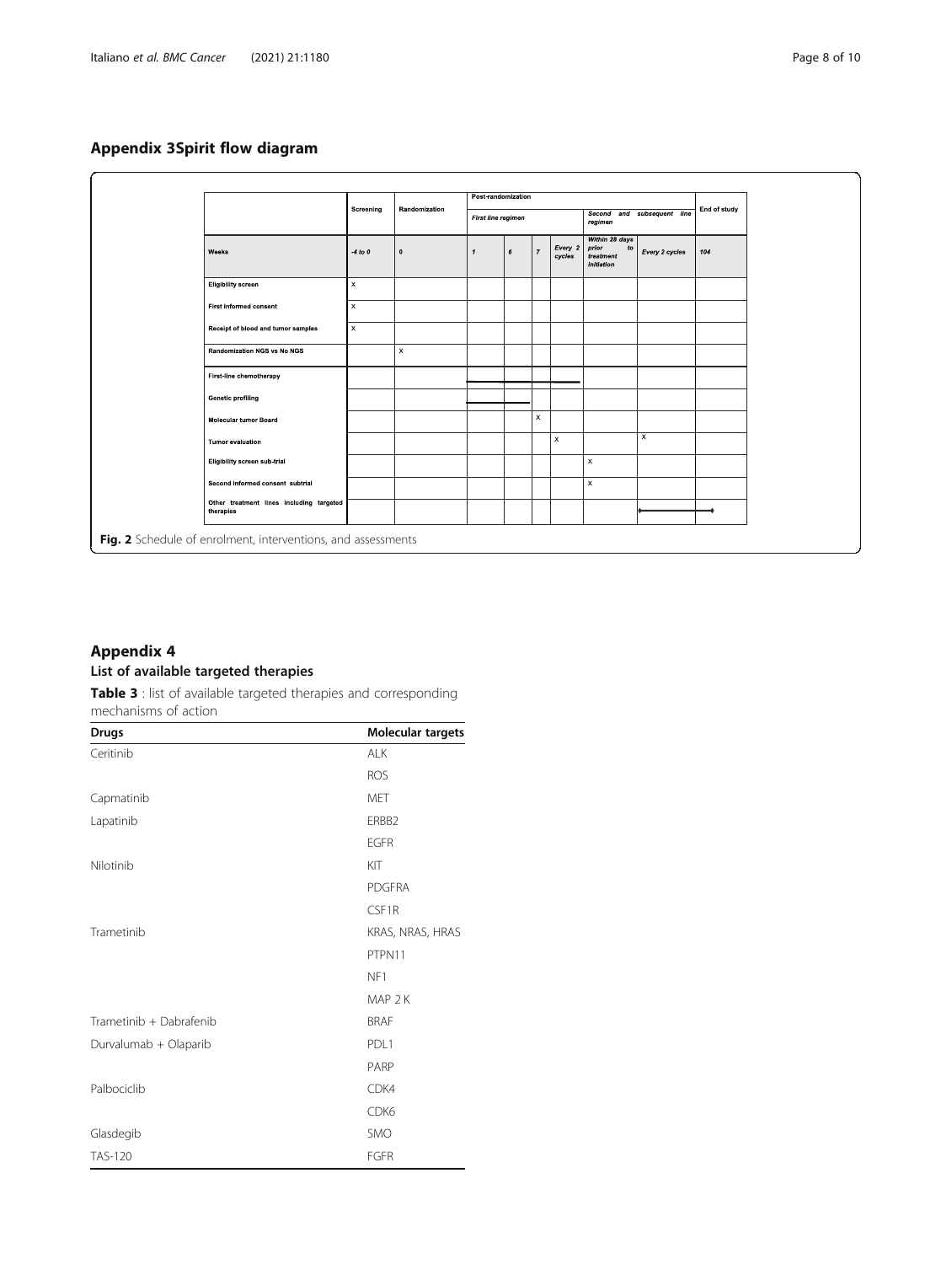#### <span id="page-8-0"></span>Abbreviations

CNIL: Comité National Informatique et Liberté; CNRGH : Centre National de Recherche en Génétique Humaine; EC : Ethics committee; ICF: Informed consent form; IDMC : Independent Data Monitoring Committee; Inserm: Institut national de la santé et de la recherche médicale; MTB: Molecular tumor board; NGS: Next-generation sequencing; OS: Overall survival; RECaP: Research in Clinical Epidemiology and in Public Health; RECIST: Response evaluation criteria in solid tumors; RRePS: Réseau de Référence en Pathologie des Sarcomes des tissus mous et des viscères Sarcomes; SAB: Scientific Advisory Board; STS: Soft-tissue sarcoma; TSC: Trial Steering Committee; TMT: Trial Management Team

#### Supplementary Information

The online version contains supplementary material available at [https://doi.](https://doi.org/10.1186/s12885-021-08878-2) [org/10.1186/s12885-021-08878-2.](https://doi.org/10.1186/s12885-021-08878-2)

Additional file 1. SPIRIT Checklist: Recommended items to address in a clinical trial protocol and related documents.

Additional file 2. List of members of the MULTISARC study group.

#### Acknowledgments

The authors would like to thank the pharmaceutical companies Novartis, Astra Zeneca, Pfizer and Taiho Oncology for their collaboration and the supply of the molecules, as well as the various committees that contributed to the progress of the program. We would also like to thank all those who have been involved: Vincent Berger, Christine Betard, Vincent Biscaras, Helene Blons, Emmanuelle Chollet, Fatoumata Collombet, Isabelle Dages, Nicolas Degand, Claudia Detoma, Anne-Claire Du Cleuziou, Flore Geillon, Carine Gionnet, Jean-Christophe Hébert, Christine Lagorce, Isabelle Laudier, Francois Le Loarer, Frédérique Lesaulnier, Laure Masson, Patricia Rigoux, Richard Salives.

#### Authors' contributions

Each author has contributed significantly to one or more aspects of the study.

AI, DD, CB and SMP drafted the initial manuscript, participated in the writing of the study protocol, and in the design of the study. IS, EK, and NT participated in the writing of the study protocol, reviewing the initial manuscript, the elaboration of the GVX tool and the biological interpretation of data. CL, YL, ABou, DG and QC participated in the writing of the study protocol, the acquisition and bioinformatics analysis of data and the elaboration of the GVX tool. CW, SA, CA, BS and ABe participated in the writing of the study protocol and the manuscript. HE, CD, NM and LP participated in the writing of the study protocol and reviewing the initial manuscript. JFD, ABol, RO and ZG participated in the writing of the study protocol, reviewing the initial manuscript and the acquisition of data. JYB and PLP participated in the conception of the study. The author(s) read and approved the final manuscript.

#### Funding

The Aviesan Multi-Organism Cancer Theme-based Institute (ITMO Cancer Aviesan) has agreed to fund the MULTISARC pilot project within the framework of the Cancer Plan, on funds administered by the French National Institute of Health and Medical Research (INSERM). The funding bodies played no role in the design of the study and collection, analysis, and interpretation of data and in writing the manuscript.

#### Availability of data and materials

Not applicable.

#### **Declarations**

### Ethics approval and consent to participate

Ethical approval was granted by Sud-Est I research ethics committee (Reference Number CPP 2018–90) on October 8th, 2018, and authorized by the French authorities (ANSM) on September 25th, 2018.

The written informed consent of all participants was required prior to participation in the study. Participants will not be identified in any reports or publications.

#### Consent for publication

Not applicable.

#### Competing interests

The authors have declared no conflicts of interest.

#### Author details

<sup>1</sup> Department of Medical Oncology, Institut Bergonié, University of Bordeaux, INSERM, Unité ACTION U1218, Bordeaux, France. <sup>2</sup>University of Bordeaux Inserm, Bordeaux Population Health Research Center, UMR 1219, CIC-EC 1401/EUCLID Clinical Trials Platform, Bordeaux, France. <sup>3</sup>Unité de pathologie moléculaire, Institut Bergonié, Bordeaux, France. <sup>4</sup> Department of Biopathology, Institut Bergonié, U1218, Bordeaux, France. <sup>5</sup>Clinical Research and Clinical Epidemiology Unit, Institut Bergonié, Bordeaux, France. <sup>6</sup>Inserm, Pôle de Recherche Clinique, 75013 Paris, France. <sup>7</sup>ANRS (France Recherche Nord&sud Sida-hiv Hépatites), Clinical Trial Safety and Public Health, Paris, France. <sup>8</sup>Université Paris-Saclay, CEA, Centre National de Recherche en Génomique Humaine, 91057 Evry, France. <sup>9</sup>U1218, Institut Bergonié, Institut national de la santé et de la recherche médicale, Bordeaux, France. <sup>10</sup>Bioinformatics unit, Institut Bergonié, Bordeaux, France. <sup>11</sup>CHU, Bordeaux, France. 12Department of Medical Oncology, Centre Léon Bérard, Lyon, France. <sup>13</sup>Sorbonne Paris Cité, Paris Descartes University, Georges Pompidou European Hospital, Paris, France.

#### Received: 25 June 2021 Accepted: 14 October 2021 Published online: 05 November 2021

#### References

- 1. Fletcher CDM, Bridge JA, Hogendoorn P, Mertens F. WHO Classification of Tumours of Soft Tissue and Bone. Fourth Edition. 2013.
- 2. Frustaci S, et al. Adjuvant chemotherapy for adult soft tissue sarcomas of the extremities and girdles: results of the Italian randomized cooperative trial. J Clin Oncol. 2001;19(5):1238–47. [https://doi.org/10.1200/JCO.2001.19.](https://doi.org/10.1200/JCO.2001.19.5.1238) [5.1238](https://doi.org/10.1200/JCO.2001.19.5.1238).
- 3. Italiano A, Mathoulin-Pelissier S, Cesne AL, Terrier P, Bonvalot S, Collin F, et al. Trends in survival for patients with metastatic soft-tissue sarcoma. Cancer. 2011;117(5):1049–54. [https://doi.org/10.1002/cncr.25538.](https://doi.org/10.1002/cncr.25538)
- 4. Tawbi HA, et al. Pembrolizumab in advanced soft-tissue sarcoma and bone sarcoma (SARC028): a multicentre, two-cohort, single-arm, open-label, phase 2 trial. Lancet Oncol. 2017;18(11):1493–501. [https://doi.org/10.1016/S1470-2](https://doi.org/10.1016/S1470-2045(17)30624-1) [045\(17\)30624-1](https://doi.org/10.1016/S1470-2045(17)30624-1).
- 5. Barretina J, et al. Subtype-specific genomic alterations define new targets for soft-tissue sarcoma therapy. Nat Genet. 2010;42(8):715–21. [https://doi.](https://doi.org/10.1038/ng.619) [org/10.1038/ng.619](https://doi.org/10.1038/ng.619).
- 6. Wilson RA, Anderson JR, Gastier-Foster JM, Hawkins DS, Spunt SL, Skapek S. Preliminary analysis of the mutational landscape of non-rhabdomyosarcoma soft tissue sarcoma: a Children's Oncology Group study. JCO. 2014;32(15\_ suppl):10510. [https://doi.org/10.1200/jco.2014.32.15\\_suppl.10510](https://doi.org/10.1200/jco.2014.32.15_suppl.10510).
- 7. Lucchesi C, et al. Targetable alterations in adult patients with soft-tissue sarcomas: insights for personalized therapy. JAMA Oncol. 2018;4(10):1398– 404. [https://doi.org/10.1001/jamaoncol.2018.0723.](https://doi.org/10.1001/jamaoncol.2018.0723)
- 8. Demetri GD, et al. Efficacy and safety of imatinib mesylate in advanced gastrointestinal stromal tumors. N Engl J Med. 2002;347(7):472–80. [https://](https://doi.org/10.1056/NEJMoa020461) [doi.org/10.1056/NEJMoa020461](https://doi.org/10.1056/NEJMoa020461).
- 9. Heinrich MC, Corless CL, Demetri GD, et al. Kinase mutations and imatinib response in participants with metastatic gastrointestinal stromal tumor. Am J Clin Oncol. 2003;21:4342-9.
- 10. Petitprez F, et al. B cells are associated with survival and immunotherapy response in sarcoma. Nature. 2020;577(7791). [https://doi.org/10.1038/s41](https://doi.org/10.1038/s41586-019-1906-8) [586-019-1906-8.](https://doi.org/10.1038/s41586-019-1906-8)
- 11. Renfro LA, Sargent DJ. Statistical controversies in clinical research: basket trials, umbrella trials, and other master protocols: a review and examples. Ann Oncol. 2017;28(1):34–43. <https://doi.org/10.1093/annonc/mdw413>.
- 12. Antoniou M, Kolamunnage-Dona R, Jorgensen AL. Biomarker-guided nonadaptive trial designs in phase II and phase III: a methodological review. J Personalized Med. 2017;7(1):1.
- 13. Eisenhauer EA, et al. New response evaluation criteria in solid tumours: revised RECIST guideline (version 1.1). Eur J Cancer. 2009;45(2):228–47. <https://doi.org/10.1016/j.ejca.2008.10.026>.
- 14. Perneger TV, Combescure C, Courvoisier DS. General population reference values for the French version of the EuroQol EQ-5D health utility